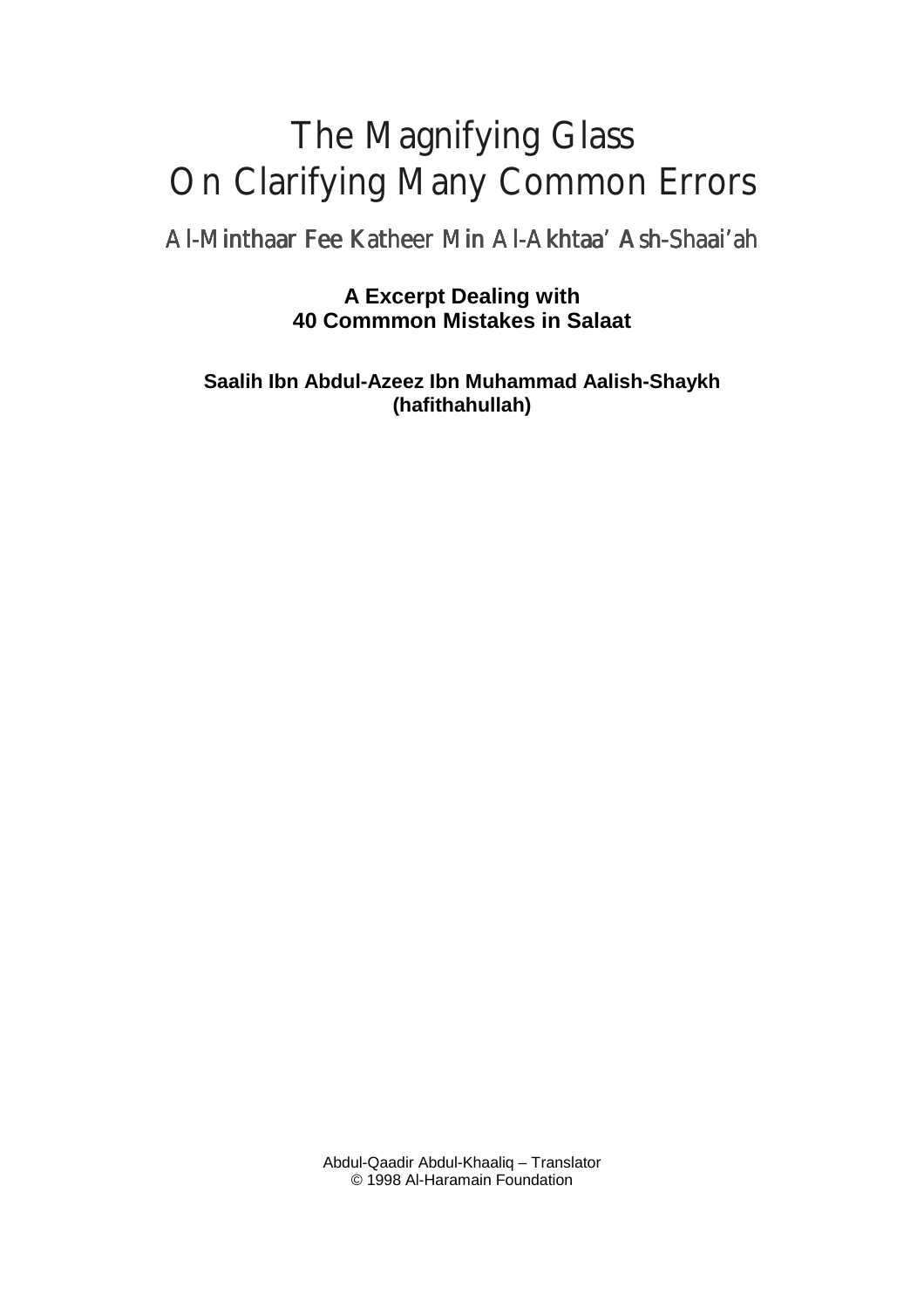## **Mistakes of Salaah**

- 1. Leaving the salaah altogether. This is indeed kufr (disbelief) and the evidence is found within the Qur'aan the authentic sunnah and the consensus of the ummah. Allah ta'aala states: **If they repent and establish the salaah and give the zakaah, they are you brothers in faith (deen).** [Al-Qur'aan 9:11] And Allah ta'aala says: **What landed you in As-Saqar (Hell)? They said: We were not of those who made salaah (almusalleen)…**[Al-Qur'aan 76:42-43] and so on. As far as the sunnah: The hadeeth of Jaabir that the Prophet (sallallahu 'alaihi wa sallam) said**: Between a man and shirk (what protects him from shirk) is the abandonment of salaah.** [Muslim] It is narrated by Abu Dawood, An-Nisaa'i, Ibn Maajah, and At-Tirmidhi on the authority of Buraidah Ibn Al-Husaib from the Prophet (sallallahu 'alaihi wa sallam) who said: **The covenant between us and them (i.e. the Prophet – and/or his successors -and those who claim to be Muslims) is the salaah so whosoever abandons it has disbelieved.** [ Ahmad and others and it is saheeh] As far as consensus (al-ijmaa'): Abdullah Ibn Shaqeeq (radiallahu 'anhu) stated: The Companions of Muhammad (radiallahu 'anhum) did not view the abandonment of any other deed as kufr other than (abandoning) salaah. [At-Tirmidhi and others with an authentic chain]
- 2. Delaying the salaah from its appointed time. This is a violation according to the word of Allah ta'aala: **Verily the salaah has been appointed for the believers at specific times (mawqoot).** [Al-Qur'aan 4:103] Al-Mawqoot indicates a specific appointed time and the postponement of sallah beyond the obligatory time (fardh) is a major sin and Allah is the one upon Whom we depend. On the authority of Anas who said: I heard the Messenger of Allah (sallallahu 'alaihi wa sallam) saying: **This is the salaat of the hypocrite (munaafiq); when he sits observing the sun until it is between the horns of Shaitaan, then he stands to perform four (rak'ah) remembering Allah little.** [Muslim] If this is the salaah of the hypocrite then what of the salaah of someone who postpones the prayer until the complete period of the salaat has passed without any excuse?
- 3. Abandonment of the congregational prayer in the masjid by able men either regularly or on occasion. The commandment has been given to perform the salaah in congregation in the masaajid. Congregational (al-jamaa'ah) salaah is a duty except for those who have a valid excuse according to the sharia'h. The Messenger of Allah (sallallahu 'alaihi wa sallam) said: **Whoever hears the call (al-adhaan) and thereafter does not answer it (i.e. attend the congregational salaah) there is no salaah for him except for a valid excuse.** [Reported by Ibn Maajah and others with a strong chain (isnaad) and Al-Haafith Ibn Hajar said "Its chain is according to the conditions of Muslim"]. Allah ta'aala also says: **And bow down with those who bow down.** {Al-Qur'aan 2:43] In a hadeeth in Al-Bukhaari and Muslim (mutafaqun 'alaih): **…I would then leave (after tbe salaah has begun) and go to those men who do not attend the salaah and burn their houses down over them.**
- *4***.** Lack of tranquility (at-tama'neenah) within the salaat. This is generally done out of ignorance and it is an open sin because tranquility is a pillar (rukn) of the salaah without which the salaah is incorrect. The hadeeth about the man who performed his salaah badly is a clear evidence for this. The meaning of tama'neenah (tranquility) is that the one praying is tranquil in the rukoo' (bending), standing ('itidaal), prostration (sujood), and sitting between the two prostrations (juloos), and he should get in position where every bone settles into place, he should not hasten between portions of the prayer until he has attained tranquility in it and gives each its due time. The Prophet (sallallahu 'alaihi wa sallam) said to the one who was rushing through his salaah without observing the proper tranquility: **Go back and make salaah because you have not made the salaah.** And in the hadeeth of Rifaa'ah on the story of the one who prayed badly it goes on: **Then he makes takbeer and bows and puts his hands on his knees until each joint is settled and relaxed. Then he says 'sami'allahu liman hamida' (Allah hears the one who praises Him) then stands up straight until each bone is in its place.**
- 5. Lack of proper reverence and humility (khushoo') in the salaat and excess movement therein. The place of khushoo' is in the heart and it is evident in the tranquility of the limbs and humility before Allah. Allah has indeed praised His slave by His statement**: Those who offer their salaah with all solemnity and full submissiveness.** [Al-Qur'aan 23:2] As well [He has praised] the prophets by his statement: **Verily they used to hasten on to do good deeds and they used to call upon Us with hope and fear, and used to**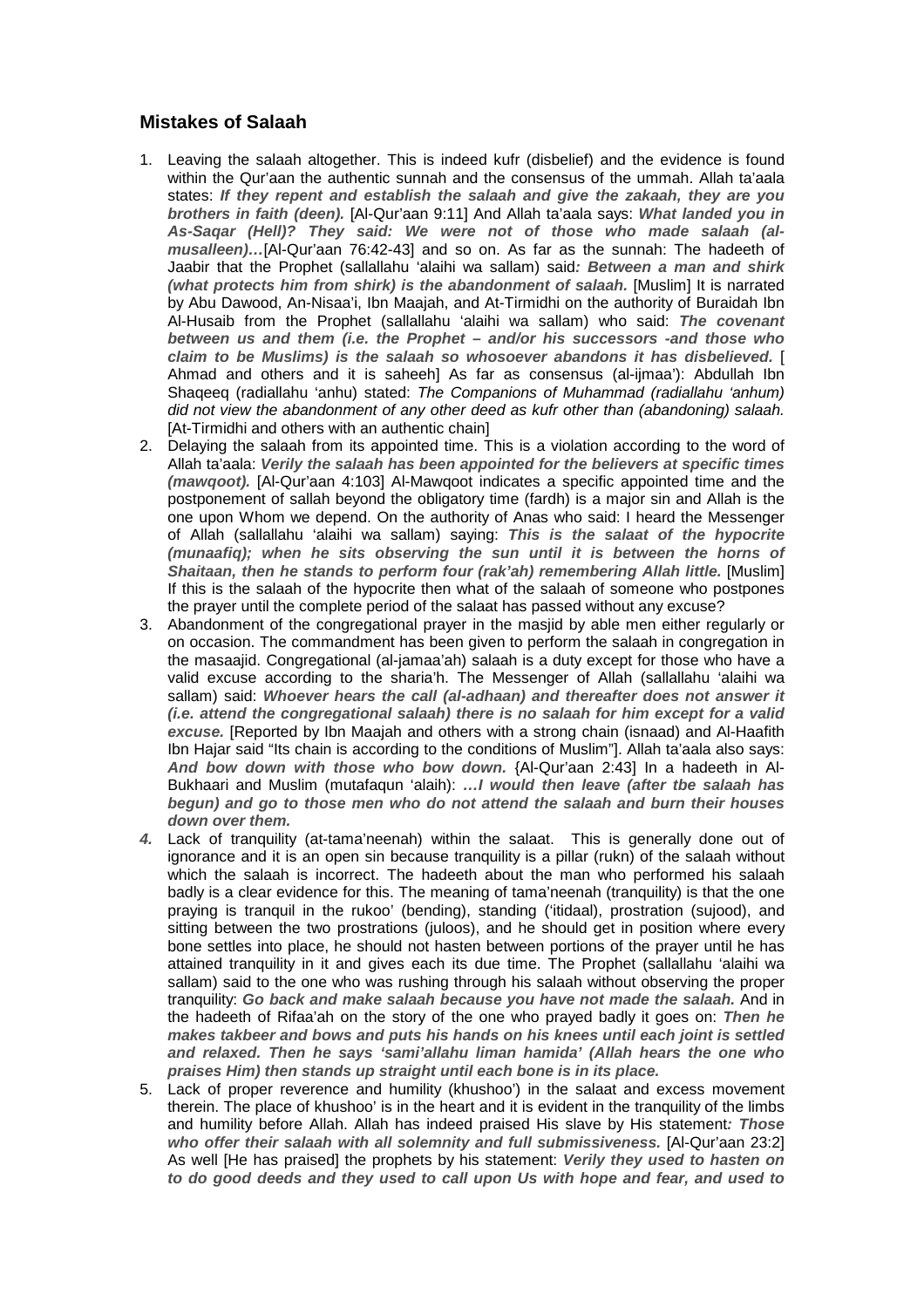**humble themselves before Us.** [Al-Qur'aan 21:90] It is incumbent. The limbs of the slave in prayer should be still and his heart should be solemn until he may be rewarded for his salaah. It is narrated on the authority of 'Ammaar Ibn Yaasir (radiallahu 'anhu) he said: I heard the messenger of Allah (sallallahu 'alaihi wa sallam) saying: Verily a man leaves after completing his prayer and nothing has been written for him except a tenth of his salaah, a ninth, an eighth, a sixth, a fifth, a fourth, a third, or half of it. [Abu Dawood, An-Nisaa'i, and others and it is an authentic hadeeth] The reason for the shortcoming in its reward is the lack of khushoo' in the heart of the one who prays or in the limbs.

- 6. Intentionally preceding the imaam in the movements of the prayer or not following his movements. This nullifies the salaah or rak'ah for whoever bows before his imaam ruins his own rak'ah unless he follows it later with another bowing. Such is likewise with the rest of the arkaan (pillars) of the salaah. It is obligatory for the praying person to follow the imaam completely without preceding him or lagging behind him in any rukn (pillar) or more. Abu Dawood and others transmit with an authentic chain from Abu Hurairah that the Messenger of Allah (sallallahu 'alaihi wa sallam) said: **Verily the imaam is to be completely followed, so if he makes takbeer then you make takbeer and don't make takbeer until he does so, and if he bows then bow and don't bow until he does so…** Its origin is in the two saheehs and Al-Bukhaari has another like it narrated by Anas. The one who forgets or the one who is ignorant is excused.
- 7. Standing to complete a missed rak'ah before the imaam has completely finished making the second tasleem (i.e closing the prayer by saying 'As-salaamu 'alaikum wa rahmatullahi to the right and left). It is reported in Saheeh Muslim that the Messenger of Allah (sallallahu 'alaihi wa sallam) said: Do not precede me in the rukoo' (bowing) not in the sujood (prostration) nor in going out of the prayer (al-insiraaf). The scholars have said that the meaning of al-insiraaf is at-tasleem and it is named such because the praying person may leave afterwards and he leaves only after the second tasleem. The one who precedes the imaam should stay in his place until the imaam has completed his salaah, then he should stand and complete whatever he missed, and Allah knows best.
- 8. Making the intention for prayer aloud. This is a bid'ah (innovation), and we have previously mention the prohibition against bid'ah. The Prophet (sallallahu 'alaihi wa sallam) never made the intention for salaah aloud. Ibn Al-Qayyim, rahimahullah, stated in "Zaad Al-Ma'aad" or in "Al-Hudaa An-Nabawiyy": "When the Prophet (sallallahu 'alaihi wa sallam) would stand for salaah he said: 'Allahu Akbar' and said nothing else before it nor did he pronounce his intention aloud. Nor did he say: 'I will pray for Allah salaah such and such while facing the Qiblah four raka'aat as imaam or follower'. Nor did he say: 'Fulfilling it on time, not making it up, nor the time of fardh' all ten of which are bid'ah for which no one has reported that he did with an authentic chain, nor even a weak one, nor musnad, nor mursal, nor a single word. Indeed not one narration of the sahaabah or the best of the following generation (taabi'een), nor the four imaams."
- *9***.** Not reciting Al-Faatihah in the salaah; The recitation of Al-Faatihah is a pillar (rukn) and the salaah of whoever does not recite it is void. This is according to the Prophet's (sallallahu 'alaihi wa sallam) saying: **Whoever makes a salaah wherein Al-Faatihah is not recited then it is khidaaj (miscarried) -** and he repeated it three times **– incomplete.** [Muslim from Abu Hurairah] Also reported in the two saheehs is the hadeeth from 'Ubaadah Ibn Saamit (radiallahu 'anhu) marfoo'an (attributable to the Prophet, sallallahu 'alaihi wa sallam): **The salaah is null for whoever has not recited the Opening of the Book.** In another wording from 'Ubaadah: **Could it be that you recite behind your imaam? We said: Yes. He said: Don't do so except with the Opening of the Book (Al-Faatihah) for the salaah is null of whoever does not recite it.** [Ahmed, Abu Dawood, At-Tirmidhi, Ibn Hibbaan. This is evidence of its obligation for the follower. Recitation of the follower is absolute or in the aloud prayers as opposed to what is long known. Whether the recitation of Al-Faatihah is absolute or just in the prayers recited aloud is an old difference of opinion among the scholars. Is it waajib or dropped? The majority of scholars (al-jumhoor) say it is dropped however doing so is more clear from possible error and more precaution for deen. Most of those who have the opinion of it being dropped say that it is nevertheless desirable to recite it.
- 10. Recitation of the Qur'aan in rukoo' (bowing position) or during sujood (prostration). This is prohibited based on a narration from ibn Abbaas (radiallahu 'anhu) that the Prophet (sallallahu 'alaihi wa sallam) said**: I have been prevented from reciting the Qur'aan**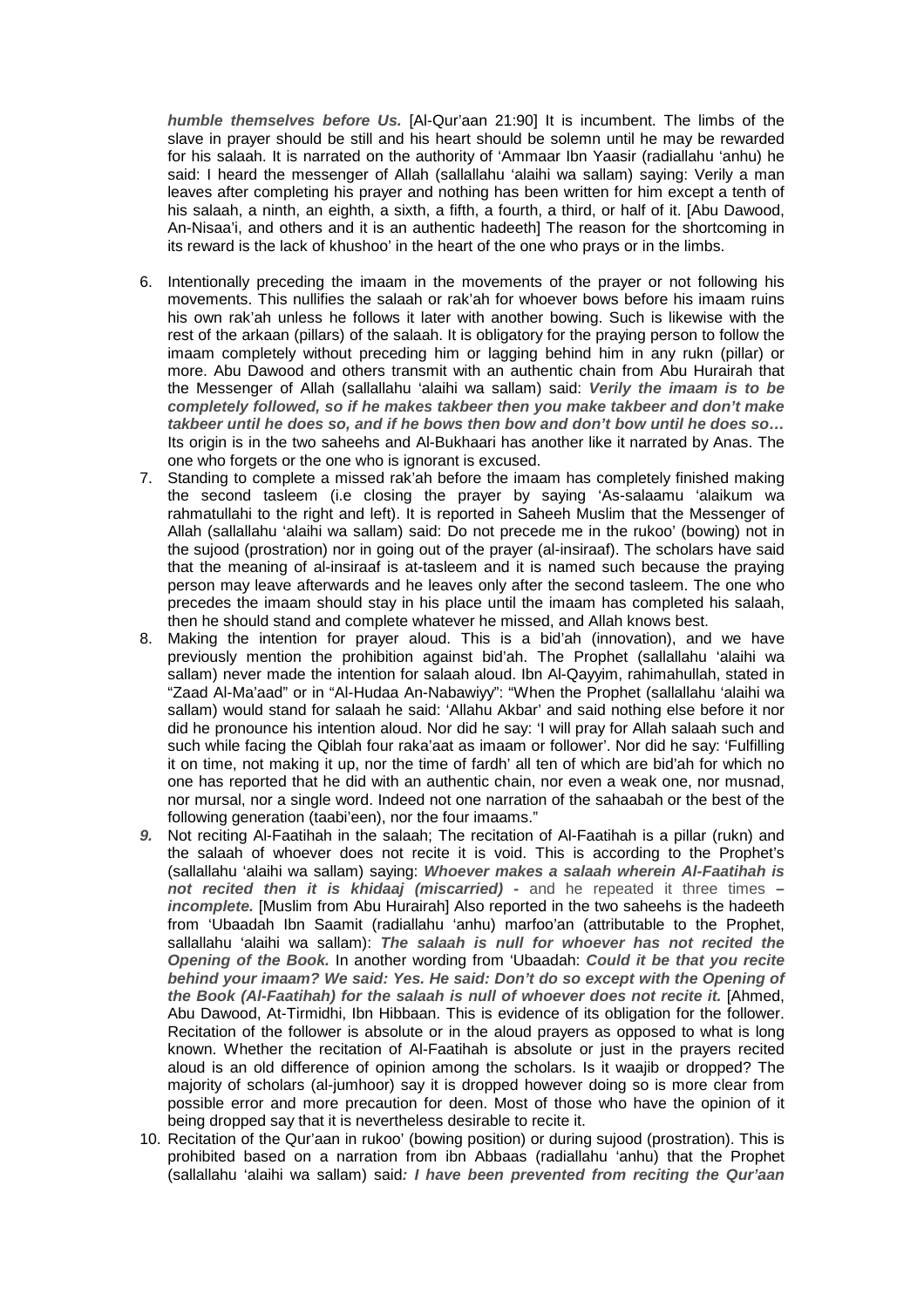**while bowing or in prostration…** [Muslim] Ali (radiallahu 'anu) narrates he said: **The Messenger of Allah (sallallahu 'alaihi wa sallam prevented me from reciting the Qur'aan while bowing or prostrating.** [Muslim and others]

- 11. Raising the eyes to the sky during salaat or looking to the right and left without due cause. As far as raising the eyes, it is forbidden and bears the threat of punishment. It is narrated by Jabir Ibn Samurah (radiallahu 'anhu) who said: The Messenger of allah (sallallahu 'alaihi wa sallam) said: Let the people stop raising their eyes to the sky in the salaah or let their sight not return to them. [Muslim]
- 12. As far as looking around unnecessarily, it is a deficiency in the salaah of the worshipper as long as he has not turned his entire body in another direction [i.e. away from the Qiblah]. If however the entire body is turned then the salaah is invalidated. It is narrated by 'Aisha (radiallahu 'anhaa) who said: I asked the Messenger of Allah (sallallahu 'alaihi wa sallam) about looking around in the salaah. He said: **It is misappropriation pilfered by Shaitaan from the salaah of the worshipper.** [Al-Bukhaari]. At-Tirmidhi also collected an authentic hadeeth: **Be warned of turning or looking around in the salaah because it is destruction.** And there are other ahadeeth on looking around in the salaah.
- 13. Sitting on one's haunches (Al-Iq'aa) during the salaah and prostrating with the elbows (Al-Iftiraash) on the ground. Al-Iqaa' is forbidden as related by Abu Hurairah (radiallahu 'anhu) who said: My dear friend forbade me three things: **He forbade me from pecking like a rooster [just touching the head in prostration – trans], sitting on the haunches like a dog, and looking around like a fox.** Transmitted by Ahmed and others and its isnaad (chain) has by graded hasan (good) by Al-Mundhiri and Al-Haithami.

The Messenger of Allah (sallallahu 'alaihi wa sallam) forbade a man from spreading his arms on the ground like a beast of prey. Summarizing a hadeeth collected by Muslim from 'Aisha (radiallahu 'anhaa) as well as by At-Tirmidhi, Ahmed and others from Jaabir (radiallahu 'anhu) marfoo'an (attributable to the Prophet): **If any of you prostrates (sajdah) then keep straight and not spread his arms like the sitting of a dog.**

14. Wearing a thin (see-through) garment that does not sufficiently cover the 'auwrah (private area). This is an invalidator of the salaah because covering one's 'auwrah is a condition for a sound salaah. The man's 'aurah is - according to what is most authentic – from the navel to the knee. Likewise he must cover his shoulders or one of them $1$  in accordance with the statement of Allah: **O children of Aadam wear you adornments to every masjid. [Al-'Araaf 31]** It is sufficient to wear a single garment to cover the 'auwrah according to what is narrated from 'Umar Ibn Salamah (radiallahu 'anhu): He saw the Messenger of allah (sallallahu 'alaihi wa sallam praying in a single garment (thowub) in the house of Umm Salamah, he had cast both ends over himself. [Al-Bukhaari and Muslim]

Ibn Qudaamah (rahimahullah) stated: It is obligatory to cover sufficiently to hide the color of the skin, for if it is thin enough that the color of the skin may be seen from behind to the extent that the whiteness or redness of the skin is percieved thane salaah in it is not allowed in that covering has not been achieved.

15. A woman not covering her head with the khimaar in salaah and not covering her feet. The 'aurah of the swoman in the sallah is her entire body with the exception of her face. Nor is there any harm if she covers her face due to the passing by of men or the like. It is obligatory for her to wear a khimaar which is a head covering that also covers the bosom. This according to his (slallahu 'aliahi wa sallam) statement: **Allah does not accept the salaah of the menstruating female unless she is wearing a khimaar.** [Collected by Ahmed and the collectors of the six most authentic books except An-Nisaa'i and it has be authenticated by Ibn Khuzaimah and others. It is also obligatory that she cover the tops of her feet in compliance with the hadeeth **"The entire woman is 'auwrah"** Collected by At-Tirmidhee with an authentic isnaad. Along this same meaning is what is transmitted by Malik and abu Dawood and others from Muhammad Ibn Said Inb Qunfudh from his mother who asked Umm Salamah (radiallahu 'anhaa), the wife of the Prophet (sallallahu 'alaihi wa sallam), about what garment a woman should pray in. She answered: **She**

<sup>&</sup>lt;sup>1</sup> The evidence for covering the shoulders is found in an authentic hadeeth in the collection of Abu Dawood, however we were unable to determine why the shaykh exempts one shoulder.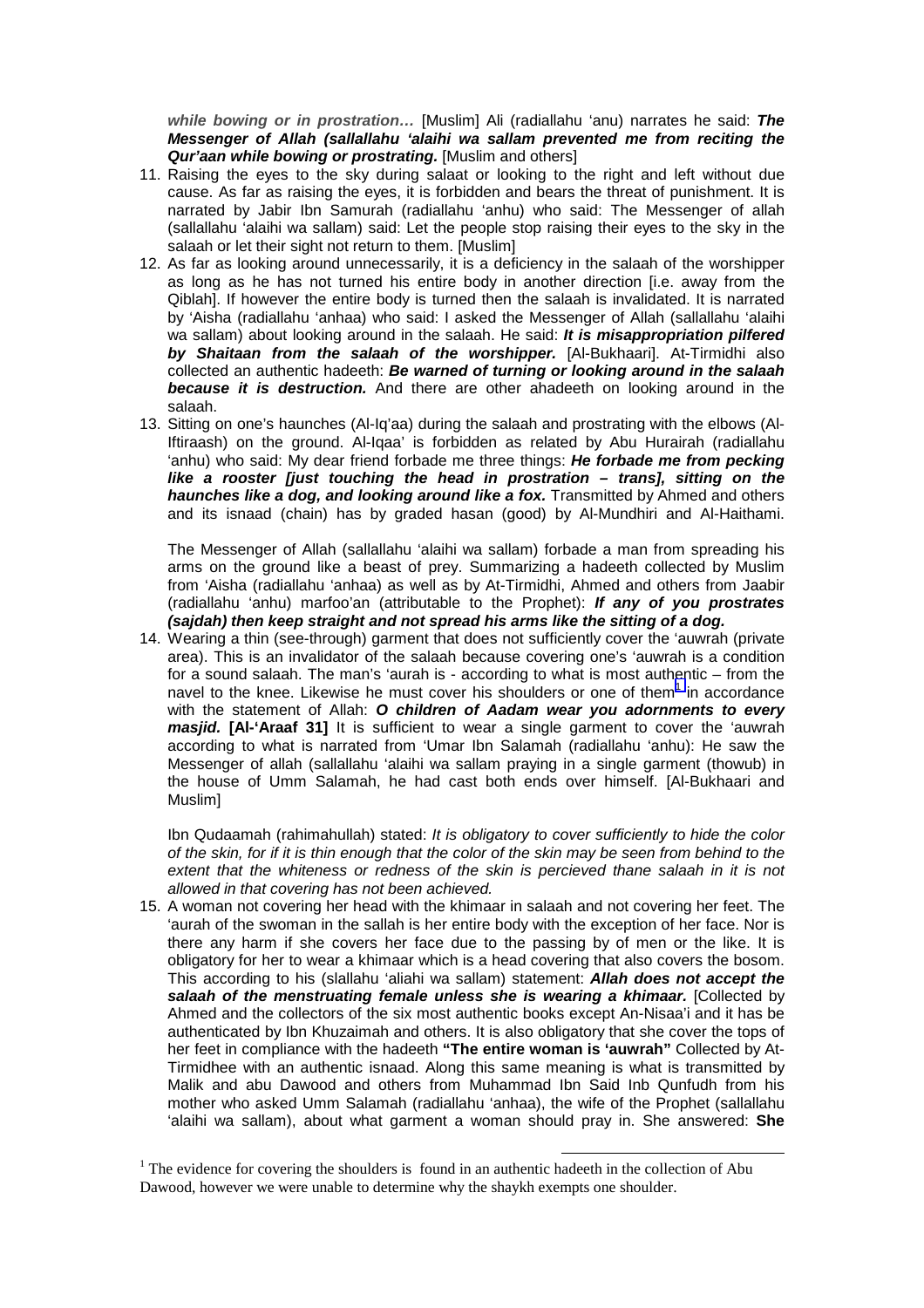**should pray in a khimaar and a full, loose-fitting chemise that conceals the tops of her feet.** Also with this meaning is the hadeeth of Umm Salamah: **Lower it by an arms length.**

*16***.** Walking in front of the praying person whether they be the imaam or praying alone and stepping over the people during the Jumua'h khutbah. It is a sin upon the person who passes in front of someone who is praying. If the one praying has no sutrah then it shold be estimated to be at the place of prostration so the passerby should can pass beyond that point. As narrated in the collections of al-Bukhari and Muslim by Abu Juhaim Ibn Haarith (radiallahu 'anhu), who said: The Messenger of Allah (sallallahu 'alaihi wa sallam) said: **If the one who passes in front of the praying person knew how serious a sin it was for him to do so it would have been better for him to wait for forty than walk in front of him.** [Forty may refer to forty days, months or years, and Allah knows best – Trans.]

The one who pushes between the people during the Jumua'h khutbah harms people through his being late for the salaah according to the statement of Al-Mustafah (sallallahu 'alaihi wa sallam): **Sit for you have caused harm and come late.** [Ahmed and others. Cutting between the people is forbidden. One who enters the masjid should sit where there is space unless he sees a genuinely open area where he should then go to it and sit.

- 17. Not saying the takbeeratul-ihraam (opening takbeer) when entering upon the congregation while the imaam is in rukoo'. This is a major mistake in that the takbeeratulihraam is a pillar (rukn) of the salaah that must be done by the one praying when standing for the salaah and then afterwards join the imam in the bowing position (rukoo'). To make the takbeer (al-ihraam) and then another takbeer before giong into rukoo' is more complete and thorough. Abu Hurairah (radiallahu 'anhu) narrated: **The Messenger of Allah (sallallahu 'alaihi wa sallam) would make takbeer when he stood for the sallah and would then make takbeer upon bowing.**
- *18***.** Not following the imaam (by getting in the same position) when coming late and the imaam is sitting or in sujood (prostrating). It is most preferred and most sure for the one who enters the masjid that he join the imaam in whatever position he may be in, whether he be in sajdah or otherwise. It is reported by abu Dawood and others with a saheeh isnaad that the Messenger of Allah (sallallahu 'alaihi wa sallam) said: **If you come to the salaah and we are making sujood then you also make sujood.** For a worshipper to delay making sajdah is to have in effect prevented himself from an act of worship which Allah loves. Ali Ibn Abi Talib and Mua'dh ibn Jabal (radiallahu 'anhumaa) both stated: The Messenger of Allah (sallallahu 'alaihi wa sallam) said: **If one of you comes to the salaah and the imaam is in a position then do what the imaam is doing.** This is collected by At-Tirmidhi with a weak isnaad however it is in agreement with the preceeding hadeeth. It is also strengthened by a narration collected by Abu Dawood from Mua'dh (radiallahu 'anhu): I never saw him (the imaam) in a position except I was also upon it. The Messenger of Allah (sallallahu 'alaihi wa sallam) said: **Verily Mua'dh has performed an act that is good for you too, so do likewise.**
- 19. Busying oneself with matters that take one away from the salaah. This is evidence of preference of the wordly life over that of the Hereafter, following vain desires and being too busy to obey Allah. This is indeed ruination and of evil consequence to whoever does it. Allah ta'aala says**: O you who believe, let not yuor wealth or your children divert you from the remembrance of Allah for whyosoever does that will be among the losers**. [Al-Munafiqoon 9] And He says in praise of the believers: **Men who are not diverted by business or trade from the remembrance of Allah and performance of salaah.** [An-Noor 37] Preoccupation with any act over the salaah or that leads to being negligant or lazy toward it such as staying up too lateand the like, is not permissible. This is because anything that leads to what is haraam is itself haraam, and Allah is the One who guides to the right path.
- **20.** Playing with one's clothing or watch or the like. This is an act that negates khushoo'. The evidence for khushoo' has been presented previously in point 5 [see August Issue – Ed.]. The Messenger of Allah (sallallahu 'alaihi wa sallam) forbade rubbing pebbles during the salaah due to its negative effect on khushoo' when he said**: If any of you performs the prayer let him not rub pebbles for mercy is turned towards him.** [Ahmed and the six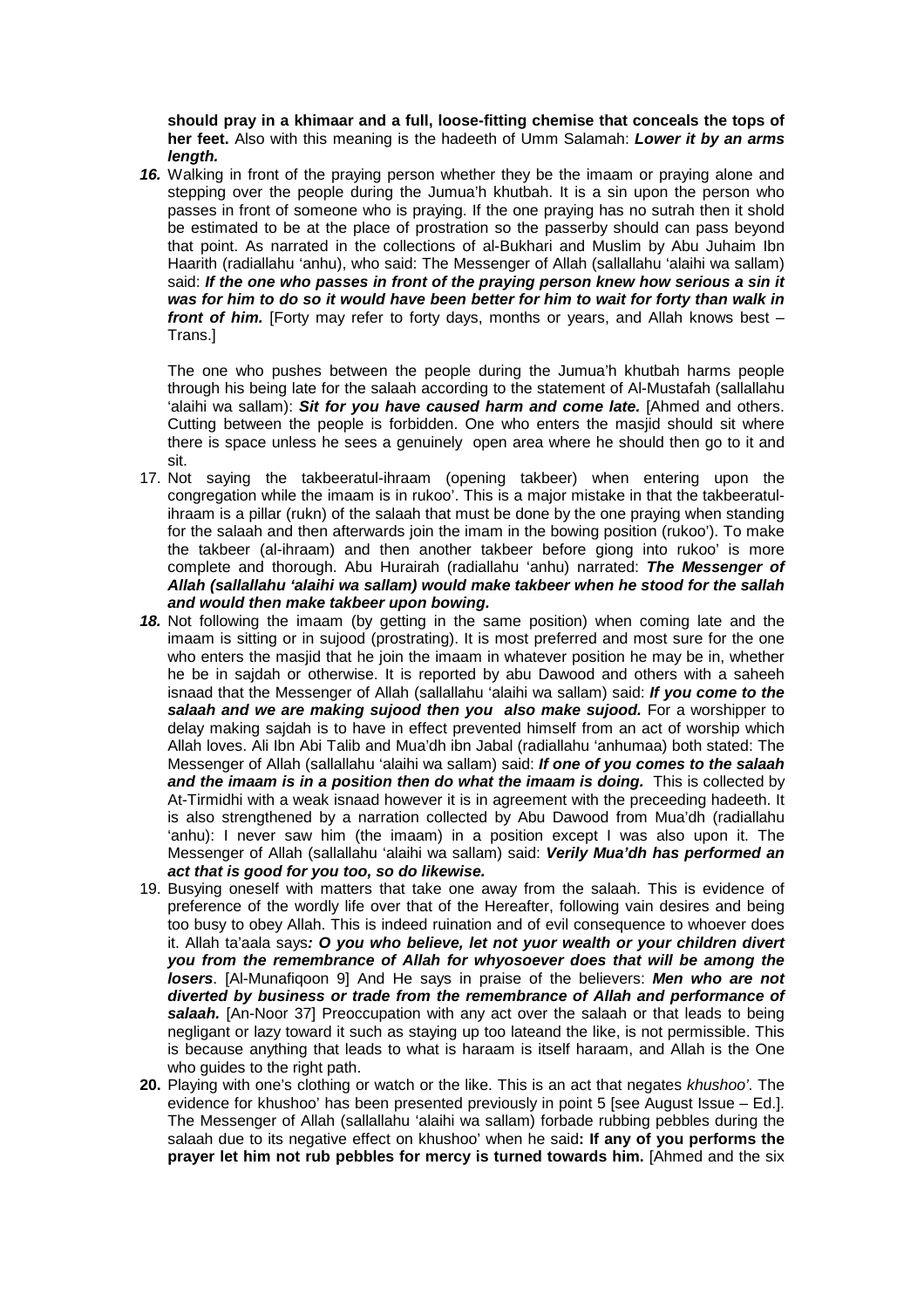collections of hadeeth with an authentic isnaad] A person might increase playing around to the point of excessive movement that is outside of the salaah and thereby nullify it.

21. Closing the eyes for no reason. This is a objectionable act (makrooh) as Ibn Al-Qayyim (rahimahullah) mentioned: "Closing the eyes was not from the guidance of the Rasool (sallallahu 'alaihi wa sallam)." He also said: "The scholars of fiqh have differed on its detestability. Imam Ahmed and others deemed it detestable and they said that it was of the habits of the Jews. However a group of them ruled it allowable without any detestablility and they said that it may indeed be a closer means of achieving khushoo'<br>which is the spirit of the salaah, its heart and its aim." which is the spirit of the salaah, its heart and its aim."

"Most correct is that if keeping the eyes open has no detrimental effect upon khushoo' then it is preferable to do it. If decorations, adornments or the like are around the worshipper or between him and the qiblah to the point of distraction, then there is absolutely no objection to closing the eyes. Indeed the statement that to do so is desirable (mustahabb) in this case is closer to the spirit of the law and its aims than the statement that it is objectionable. And Allah knows best."

- 22. Eating or drinking or laughing in the salaah thus nullifying it. As far as eating and drinking there is consensus with regards to the fardh. Ibn Al-Mundhir stated: "The scholars (Ahlul- 'Ilm) are in consensus agreement that the one praying is forbidden from eating and drinking. There is also consensus among them that to do so intentionally necessitates repetition of the salaah." Ibn Al-Mundhir also transmits that there is consensus that the salaah is nullified by laughing.
- 23. Raising the voice in recitation to the point of distracting those around. It is recommended (mustahabb) that one hears himself, not to the point that it interrupts anyone who is reciting the Qur'aan or making salaah. Al-Bukhaari and Muslim both transmit from 'Umraan Ibn Husain (radiallahu 'anhu) that the Messenger of Allah (sallallahu 'alaihi wa sallam) prayed Dhuhr and there was a man behind him reciting 'sabbihisma rabbikal-'alaa' , so when he (sallallahu 'alaihi wa sallam) finished he said: Who among you was reciting or who was the reciter? The man said, "Me." So he (sallallahu 'alaihi wa sallam) said: I thought that some of you were disputing with me in it. The scholars state: The meaning of his words is a disapproval of the act. Ibn Taymiyyah (rahimahullah) stated: Whoever is reciting the Qur'aan and the people are praying additional prayer then it is not correct for him to recite aloud thus disturbing them because the Prophet (sallallahu 'alaihi wa sallam) left some of his companions while they were praying As-Sahr (before dawn) and he said: O people, each of you is seeking salvation from his Rabb therefore do not overpower one another with your recitation.
- 24. Crowding in on those who are praying. This is a type of forbidden inflicting of harm. It is upon the praying person to pray in a place where the space ends unless he sees an opening sufficient for him to pass and then there is no harm. However, to cause harm, especially on Yaum Al-Jumu'ah (Friday), is generally forbidden. The Prophet (sallallahu 'alaihi wa sallam) said about those who cut the prayer line: Sit, for you have harmed and come late.
- 25. Not making the lines straight. Allah has ordered the proper performance of salaah saying "And establish (aqeemu) the salaah". The Prophet (sallallahu 'alaihi wa sallam) has likewise stated: Straighten your lines for verily straightening of the lines is a part of correct performance of salaah (iqaamis-salaah). Al-Bukhaari and Muslim from Anas. Also Al-Bukhaari narrates from An-Nu'maan Ibn Basheer (radiallahu 'anhu): Straighten your lines or Allah will cause opposition between your hearts. The order to straighten the lines and taking care to do so is mentioned in a number of hadeeth. (It should also be mention that this includes not leaving any gaps in the lines as is all too commonly neglected  $- Ed$ .)
- 26. Raising the feet from the ground in sujood. This is against what is commanded as it is confirmed in the two saheehs from Ibn Abbaas (radiallahu 'anhu): The Prophet (sallallahu 'alaihi wa sallam) was ordered to prostrate upon seven limbs and not to tuck up the hair or the clothes: the forehead (including the nose), the (palms of the) two hands, the knees and the two feet. So the one praying is commanded to pray with the two feet touching the ground and the complete form of this is to have the toes pointing toward the Qiblah. Part of each foot should touch the ground and if one raises either of them his sajdah (prostration) is incorrect if he continues to do so throughout the prostration.
- 27. Putting the right hand upon the left and raising them to the neck. This is in contradiction to the sunnah because the Prophet (sallallahu 'alaihi wa sallam) used to put his right hand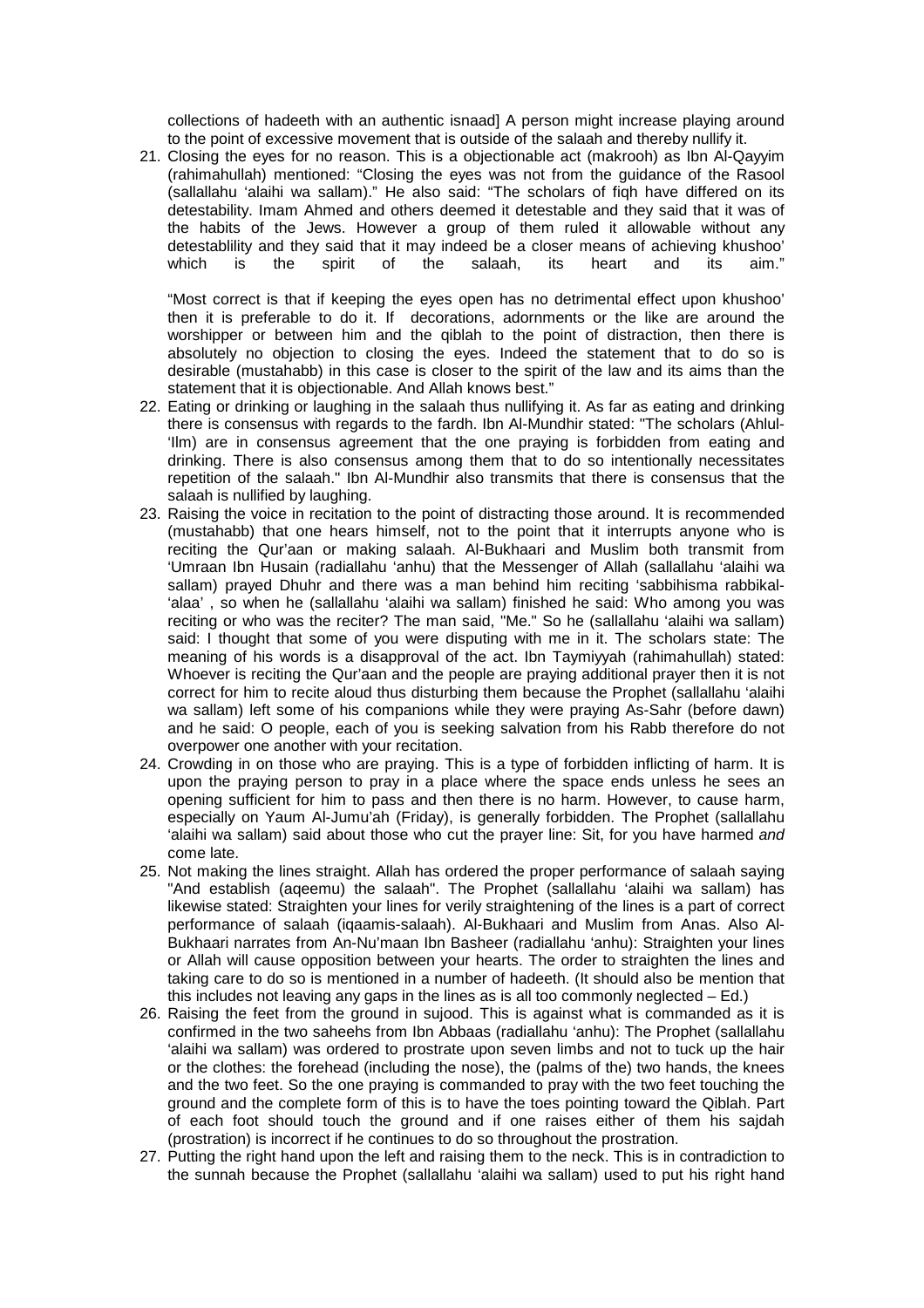over his left upon his chest. This is in a hadeeth of Hasan from several weak transmissions in themselves but that in conjunction strengthen themselves. The sunnah is also to place the hands on the middle of the chest or upon the heart because the heart is in the chest as Allah ta'aala states: It is the hearts within the breasts that are blind. Raising the hands (making takbeer) when going into sujood or when rising out of it. It is an error to lift the hands to the neck and this opposes the sunnah. What is attributed to Ali (radiallahu 'anhu) in the explanation of the verse: So therefore pray to your Rabb and sacrifice (wanhar – in which the verb is construed as referring to the neck [an-nahr] –Ed.) is weak and does not constitute a proof. (Also incorrect is the incorrect practice of holding one's hands upon or below the navel as there is no substantiated proof from the authenticated sunnah for this practice – Ed)

- 28. Raising the hands at the time of sujood or when rising out of sujood. This is in opposition to the well-known sunnah that has been transmitted by most of the companions who narrated about raising the hands. The student of (sharee'ah) knowledge should stick with the well-known sunnah unless in privacy though he may believe a deed to be more correct from the sunnah that nonetheless contradicts the practice of the generality of the scholars. The imaam of the people should do what is known, for what is commonly and well-known to be the sunnah upon which the majority of the scholars' practice, is sufficient and satisfactory. (The wisdom here is that for a student to insist upon public practice of that which is not regarded by the scholars generally as the sunnah may lead to harm and confusion which would amount to forsaking a fardh, i.e. the prevention of harm, for the sake of a establishing a sunnah - and one which is not totally agreed upon at that - and would thus fall into error. The scholars do not generally unite upon any practice without evidence, although the qualified student may disagree a given ruling or conclusion based upon his understanding of the texts and after sincere and thorough study and reaching a state of being personally satisfied with its outcome. – Ed.)
- 28. Hastiness of some imaams in the salaah and lack of tranquility within it, thus not allowing time for the followers to be tranquil in their salaah or time to recite Al-Faatihah, especially in the last rak'ah. The imam is responsible for making the quality of the salaah good because he is being followed. It is therefore his duty to take care of following the Sunnah, and tranquility is a pillar (rukn) that the imam is more obliged to take care of due to his being followed. Likewise, the recitation of Al-Faatihah is a rukn that the followers in the salaah must be given enough time to fulfill. We have already presented the evidence for the obligation of maintaining tranquility (tama'neenah) and reciting Al-Faatihah.
- 29. Not taking care to make sujood upon the seven 'limbs' (i.e. the forehead along with the nose, the palms of both hands, both knees, and the toes of both feet). Abbaas Ibn Abul-Muttalib (radiallahu 'anhu) reported that he heard the Messenger of Allah (sallallahu 'alaihi wa sallam) saying: If the slave prostrates, then seven body parts should prostrate with him: His face, hands, two knees, and his two feet. Related by Muslim, also attributed to Al-Majd in "Al-Muntaqaa", Al-Muzzee and related by others.

Ibn Abbaas (radiallahu 'anhumaa) narrated: The Prophet (sallallahu 'alaihi wa sallam) said: I have been ordered to prostrate upon seven "bones" (i.e. body parts): Upon the forehead –and he pointed to his nose – both hands, both knees and both feet.

There are some people who do not prostrate upon both the forehead and the nose or who raise their feet or who do not touch the palms of their hands on the ground, all of which is in opposition to what is commanded.

30. Not caring to learn the rules of salaah. This is other than what any Muslim should do. No doubt salaah is the greatest of the Islamic pillars requiring bodily action. Allah commands its performance - "Aqimis-Salaah" (Perform the salaah) - in more than seventy ayaat. It is not possible to perform it without having knowledge of its fundamentals or knowing how the Prophet (sallallahu 'alaihi wa sallam) did the salaah. There is no room for ignorance of the rules of salaah, knowing its prerequisites or its essential parts, obligations, the rules for following or making up for errors and the like. It is fardh to know these matters and the absence of knowledge of these matters is a cause of a Muslim being unaware of what nullifies or spoils his salaah, and Allah is the Guide and Provider of Success.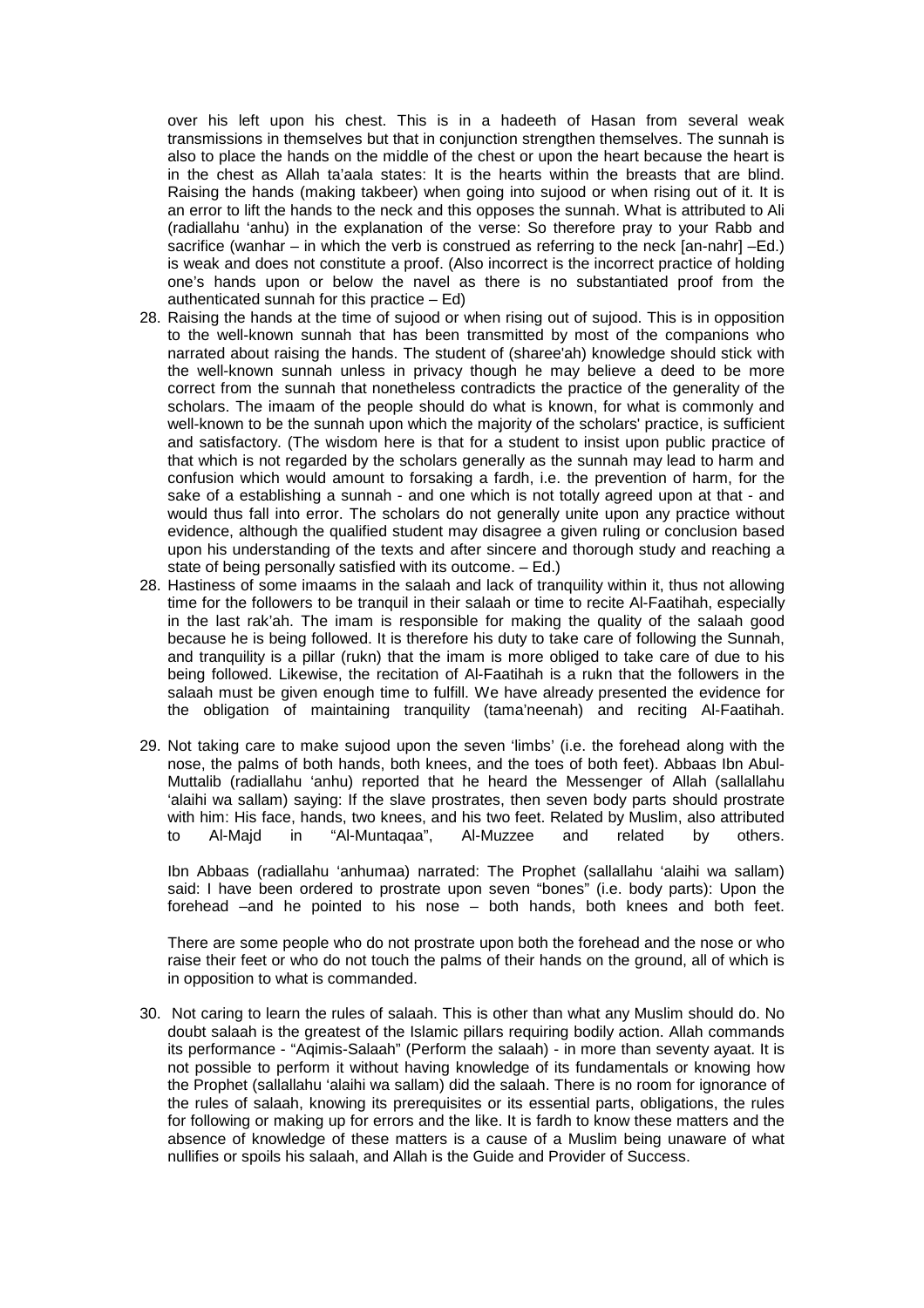31 – 34. Carelessness in reciting Al-Faatihah and with proper pronunciation such as saying al-'Aal**i**meen instead of al-'Aal**a**meen, **a**hdinaa instead of **i**hdinaa, an'amt**u** instead of an'amt**a**, and so on. All of these and similar errors are the type of linguistic errors that must be avoided and no one who leads the salaat should commit them. Some may contain impossible meanings such as when one pronounces the "t" (taa') in "an'am**t**a" as "da" (daad) and thus the salaat would be spoiled.

35. Cracking the knuckles in salaah. This is from the detested actions in the salaah and is thus forbidden. As far as cracking the knuckles in general, Ibn Abi Shaibah narrates in a statement with good isnaad, from Shu'bah Mawlaa ibn Abbaas as stating: I prayed next to Ibn Abbaas and I cracked my knuckles so when I finished my salaah he said, "May you lose your mother! You crack your knuckles while you are in salaah?" Forbiddance of cracking the knuckles is transmitted in a marfoo' hadeeth from Ali in the collection of Ibn Maajah, however, it is weak (da'eef)and not sufficient in an of itself (*ghairu muniabir*).

36. Intertwining the fingers (at-tashbeek) during and before the salaah. This is also among the detestable matters. Ka'ab Ibn 'Ujrah (radiallahu 'anhu) narrates: **I heard the Messenger of Allah (sallallahu 'alaihi wa sallam) saying: If one of you makes wudhoo then goes to the masjid for salaah, let him not clasp his hands together for indeed he is in the salaah.** Ahmed, Abu Dawood, At-Tirmidhi. With some difference regarding its chain, Ad-Daarimi, Al-Haakim and others transmit from Abu Hurairah in a marfoo' hadeeth: "**If one of you makes wudhoo in his house then comes to the masjid, he is in salaah until he returns. Therefore do not do not do like this – and he clasped his fingers together."** There are other mutually supporting hadeeths on this matter of tashbeek.

37. Putting forward someone to lead the salaah as imaam when it is not his place to do so and there are others more deserving present. This contradicts the intended purpose of having an imaam (al-imaamah), which is to be an example to follow (al-iqditaa). It is necessary that the imaam have understanding of the deen and is able to correctly recite the Qur'aan according to the satatement of the Prophet (sallallahu 'alaihi wa sallam): The imaam of a people should be the one who best recites the Qur'aan…) Transmitted by Muslim from Abu Mas'ood Al-Ansaari (radiallahu 'anhu). The scholars have ruled that one should not be put forward as imaam whose recitation is not good, or who openly displays sinfulness, or who has an undignified appearance, or who is an innovator, or who is corrupt or like them. If however, such people are put forward, the salaah of the followers is correct.

38. Improper recitation of the Qur'aan. This is an open deficiency and the right of the Qur'aan is that it be read correctly without aberration and that the Muslim strives to improve and excel in its recitation. Allah ta'alaa states: **Recite the Qur'aan with tarteel** [correct measured tone] and **When we teach you the Qur'aan, follow its recitation.** Meaning, recitation as is proper according to the Arabic language, with clarity and free from distortion. On this same line is the superiority of the one who purifies his intention as is narrated by 'Kaisha (radiallahu 'anhaa) who said: The Messenger of Allah (sallallahu 'alaihi wa sallam) said, "The one who is proficient with the Qur'aan will be with the scribes (angels) honorable and obedient. While the one who recites the Qur'aan haltingly and finds difficulty (while striving to recite it properly) gets a double reward." [matafaqun 'alaih]

39. Some men praying behind women in the Haram (The Grand Masjid) of Makkah. Doing so there or elsewhere is a detestable action in the salaah. It is from the sunnah that the rows of the women are behind those of the men. The salaah of a man behind a women may be a cause of him losing all khushoo' and a disturbance in the salaat through his looking (at the woman) or otherwise. A man should therefore never line up for salaah behind a woman. This is not detestable if due to necessity such as not missing the 'Eid salaah, or Salaatul-Jumu'ah, or the congregational salaah and other similar situations (i.e. that make it impossible to join the front rows with the men – Trans.). A group of scholars have stated: "The Haram of Makkah is an exception." Shaykh Abdul-Aziz Ibn Baz (may Allah preserve him) is of this opinion.

40. Women coming to the masjid beautified or made-up and perfumed. This is one of the open and witnessed evils that become apparent during Ramadhan and outside it. The woman